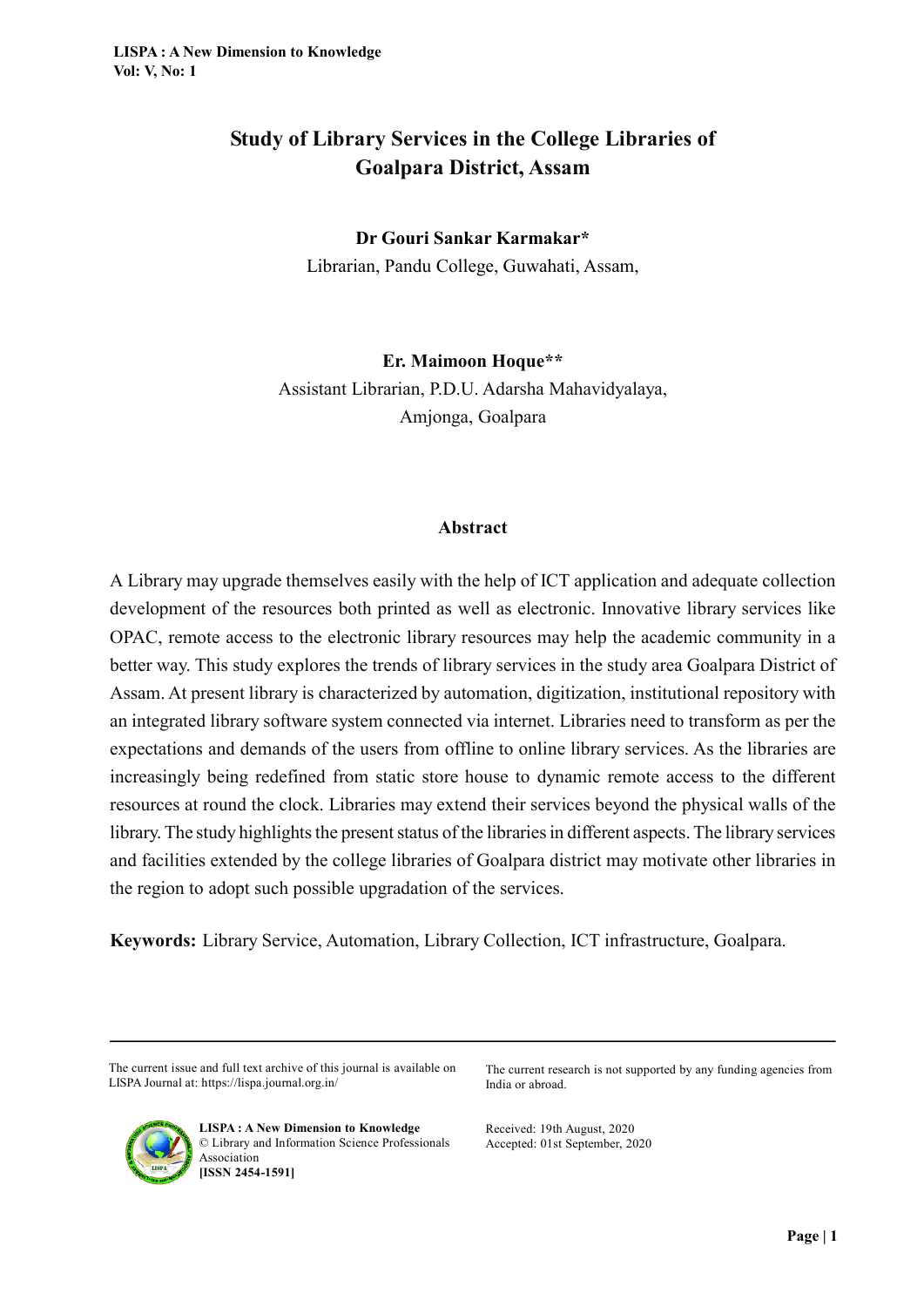#### **1. Introduction**

The library has been defined as the heart of any academic institution. Libraries provide all important academic support and services to the parent Institute for uplifting the academic environment. Library services are the backbone of any library for measuring their quality. Library plays an important supportive role in teaching, learning and research activities. Primary objective of a library is to satisfy the information needs of its users and this can be possibly achieved only through providing varied library services to them. Thus, effective library services is closely related to the available and adequate library collection. The LIS professionals tries to provide numerous services to their users, addressing their diverse information needs and academic interests. A Library with its modern collections and innovative information services supports a complementary role for students, faculty, and the surrounding academic community in their intellectual pursuits.

#### **2. Need and Importance of Library Services**

At present library is uses ICT to offer information services to its users on a 24X7 basis beyond the traditional library services as and when required. Modern library services included the responsibility of collecting, integrating, processing information for the user purpose. These types of services are supporting the faculty, assisting the students and offering library services round the clock and with the facility of remote access. Library users are unique in nature, unlike any other shopping center or restaurant patrons as library users need is a wide range of specific information requirement. Current library services have been profoundly affected by the emergence of ICT and exponential growth of information which are available in different avenues. The advancement of ICT and internet has set challenges as well as opportunities before the libraries and LIS professionals to upgrade the library.

 Earlier the libraries were static service institutions and users need to visit the library physically for their information needs. But now a day"s application of ICT and internet in the different areas of libraries like data processing, management information system, information retrieval systems, etc., are continuously upgrading the library services from traditional to online library services. Libraries are no longer static or place- based library services as library services may be extended beyond the four walls of the physical library. With the rapid advancement of online technologies, the library and LIS professionals are also extending services online than ever with more time saving and easily different services to the library users.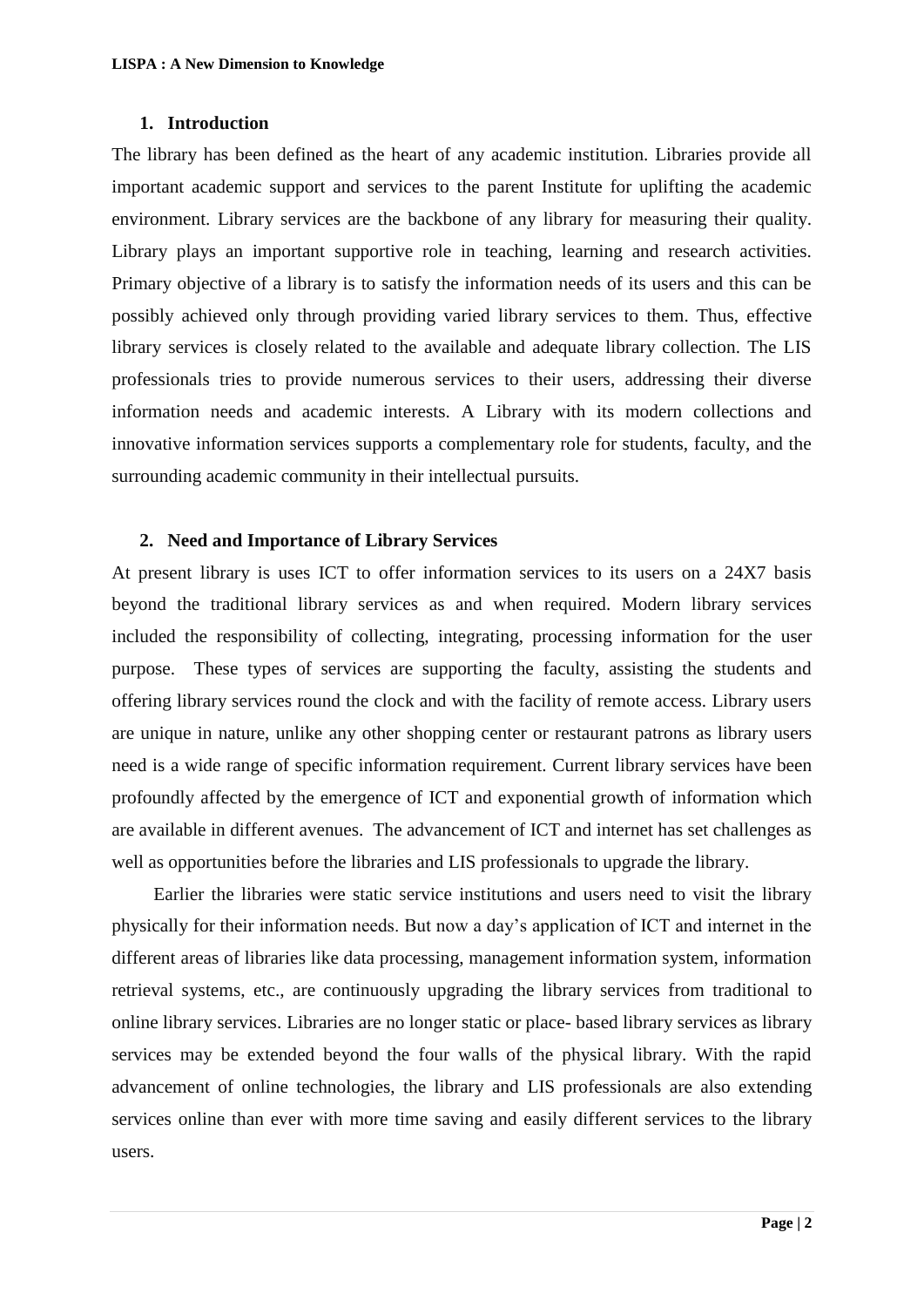### **3. Objectives of the study**

The present work covers the colleges of Goalpara district, Assam. The district has a number of colleges and almost all these colleges are affiliated to Gauhati University. The main objectives of the study are as follows.

- **a.** To examine the various types of services extended by the libraries.
- **b.** To know the various ICT infrastructure available in the college libraries.
- **c.** To study the status of automation in the college libraries.

### **4. Research Methodology**

In order to meet the depth understanding of the study the primary and secondary sources of information are used in the form of books, journals and e-resources. Structured questionnaire is used to collect primary data from the libraries of the respected colleges.

### **5. Analysis**

As stated, the data found from the survey questionnaire is analyzed to draw some observation.

The survey which is mainly responded by the Librarian or the Library in-charge of the particular college has been analyzed in the following way.

### 5.1 **General Information**

The present study covers fourteen (14) colleges of Goalpara district. Out of these fourteen (14) colleges, eight (8) colleges are provincialised and rest of them 6 colleges are nonprovincialised. The complete list of colleges are given in the Table 5.1.

| <b>Sl. No.</b> | Name of College,<br><b>Established</b>     | <b>Website/URL</b>                 | <b>Abbreviation</b><br>used |
|----------------|--------------------------------------------|------------------------------------|-----------------------------|
|                | Agia College, Agia, 1996                   | Not Available                      | AC                          |
| $\overline{2}$ | Bikali College, Dhupdhara,<br>1982         | www.bikalicollege.org              | <b>BC</b>                   |
| 3              | Dolgoma Anchalik<br>College, Dalgoma, 1993 | www.dolgomaanchalikcollege.<br>net | <b>DAC</b>                  |
| 4              | Dudhnoi College,                           | http://dudhnoicollege.ac.in        | DC                          |

### **Table 5.1 List of Colleges in Goalpara district**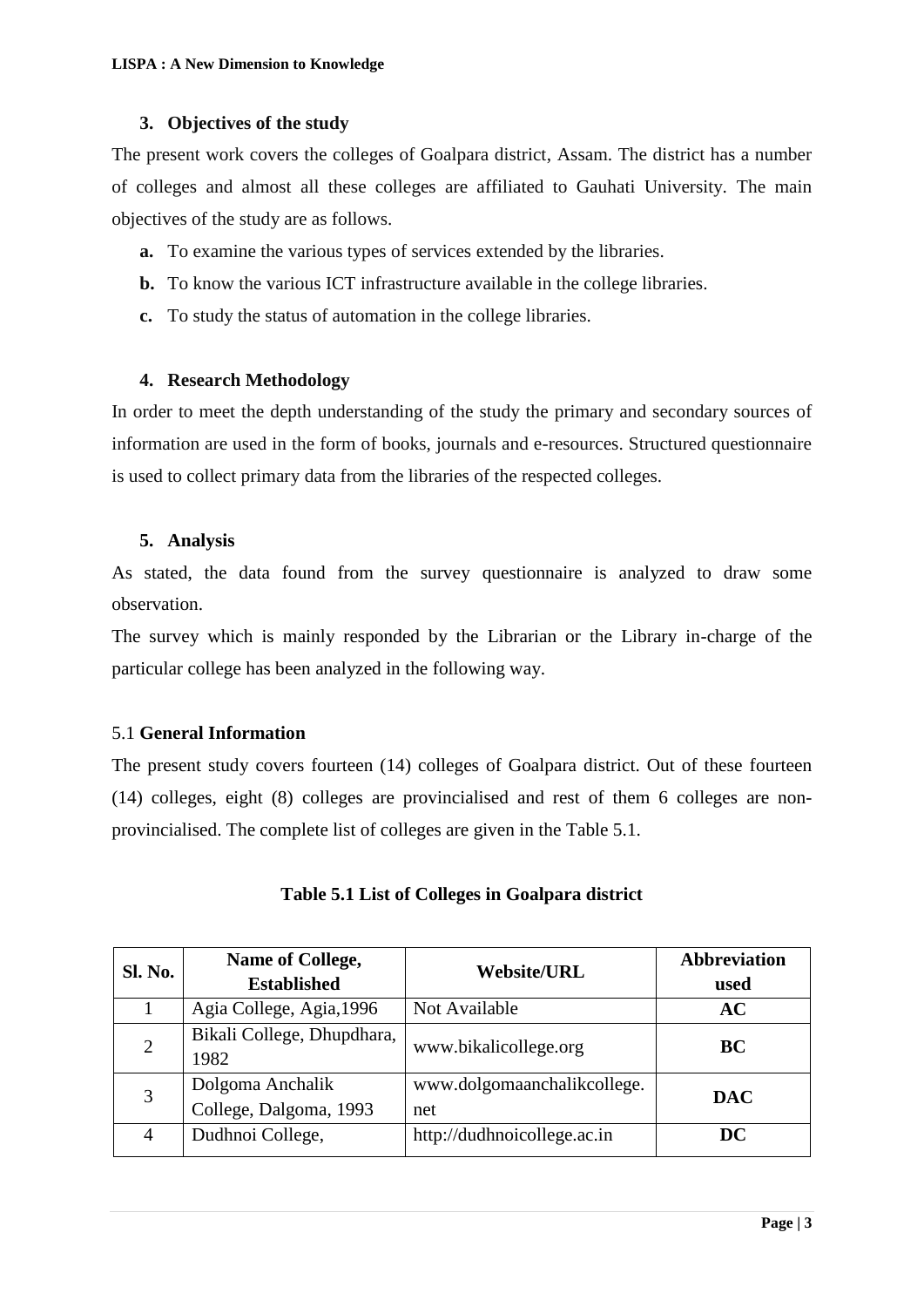|                | Dudhnoi, 1972               |                             |              |  |
|----------------|-----------------------------|-----------------------------|--------------|--|
|                | District Institute of       |                             |              |  |
| 5              | Education and Training,     | www.goalpara.nic.in/diet    | <b>DD</b>    |  |
|                | Dudhnoi, 1994               |                             |              |  |
| 6              | Goalpara College,           | www.goalparacollege.in      | GC           |  |
|                | Goalpara, 1955              |                             |              |  |
| $\overline{7}$ | Goalpara Girls College,     | Not Available               | <b>GGC</b>   |  |
|                | Goalpara, 1994              |                             |              |  |
| 8              | Goalpara Law College,       | Not Available               | <b>GLC</b>   |  |
|                | Goalpara, 1987              |                             |              |  |
| 9              | Govt. B.T. College,         | www.ctegoalpara.in          | <b>GBTC</b>  |  |
|                | Goalpara, 1974              |                             |              |  |
| 10             | Habraghat Mahavidyalaya,    | www.habraghatcollege.in     | <b>HM</b>    |  |
|                | Krishnai, 1979              |                             |              |  |
| 11             | Jaleswar College, Jaleswar, | www.jaleswarcollege.com     | JC           |  |
|                | 1981                        |                             |              |  |
| 12             | Lakhipur College, Lakipur.  | www.lakhipurcollege.in      | LC           |  |
|                | 1981                        |                             |              |  |
|                | Pandit Deendayal            |                             |              |  |
| 13             | Upadhyaya Adarsha           | www.pduamamjonga.ac.in      | <b>PDUAM</b> |  |
|                | Mahavidyalaya., Amjonga,    |                             |              |  |
|                | 2017                        |                             |              |  |
| 14             | West Goalpara College,      | www.westgoalparacollege.org | <b>WGC</b>   |  |
|                | Ambari, 1981                |                             |              |  |

Note: From here onwards, the names of the studied colleges will be used as abbreviated form for better presentation in the table as given in the above-mentioned table.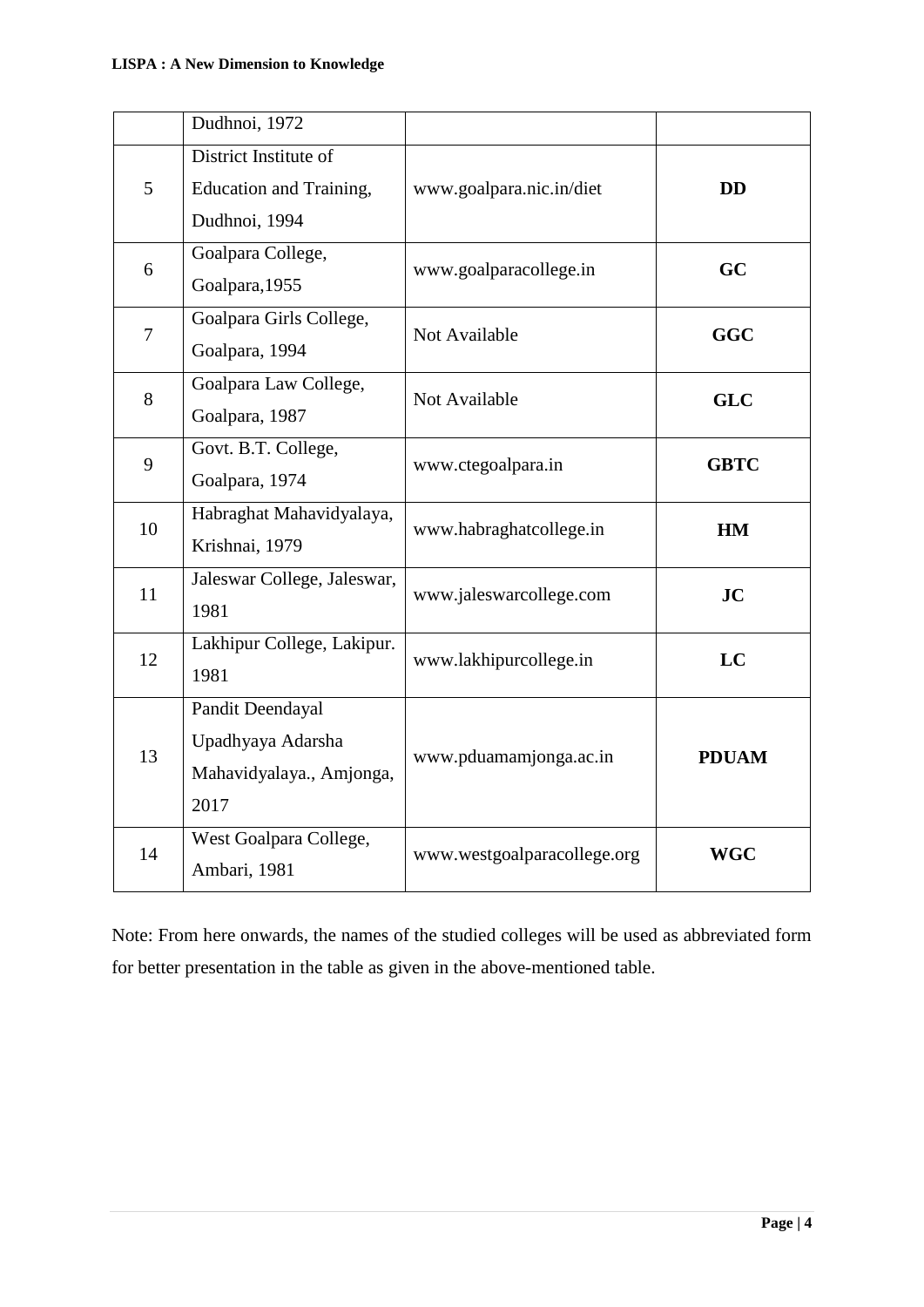## **2. Library Collection**

The success of the library is heavily dependent on the resources available in a particular library. The collective responses provided by the respective college libraries are depicted in the Table 5.2 for more statistical interpretations.

| <b>Name of</b><br>College | Text Book | Reference | Total | Newspaper      | Magazine       | Manuscripts    | Current<br>Journal | membership<br><b>NLIST</b> | membership<br><b>NDLI</b> |
|---------------------------|-----------|-----------|-------|----------------|----------------|----------------|--------------------|----------------------------|---------------------------|
| AC                        | 1250      | 810       | 2060  | $\overline{2}$ | $\overline{4}$ | $\overline{0}$ | $\mathbf{1}$       | N <sub>o</sub>             | N <sub>o</sub>            |
| <b>BC</b>                 | 11236     | 9942      | 21178 | 6              | 12             | 35             | 24                 | Yes                        | N <sub>o</sub>            |
| <b>DAC</b>                | 4475      | 865       | 5340  | 3              | $\overline{7}$ | $\overline{0}$ | 5                  | No                         | N <sub>o</sub>            |
| DC                        | 18840     | 1506      | 20346 | $\overline{3}$ | 3              | $\overline{0}$ | 3                  | Yes                        | N <sub>o</sub>            |
| DD                        | 3251      | 1719      | 4970  | $\overline{2}$ | 3              | $\overline{0}$ | $\overline{2}$     | Yes                        | N <sub>o</sub>            |
| GC                        | 23067     | 12280     | 35347 | 8              | 11             | $\overline{0}$ | 22                 | Yes                        | N <sub>o</sub>            |
| GGC                       | 1770      | 1057      | 2827  | $\overline{2}$ | 3              | $\overline{0}$ | $\mathbf{1}$       | N <sub>o</sub>             | N <sub>o</sub>            |
| <b>GLC</b>                | 1826      | 3414      | 5240  | $\mathbf{2}$   | 5              | $\overline{0}$ | $\overline{4}$     | N <sub>o</sub>             | N <sub>o</sub>            |
| <b>GBTC</b>               | 1178      | 970       | 2148  | $\overline{2}$ | 4              | $\overline{0}$ | $\overline{0}$     | N <sub>o</sub>             | N <sub>o</sub>            |
| HM                        | 13475     | 2325      | 15800 | $\overline{4}$ | 10             | 48             | 3                  | Yes                        | N <sub>o</sub>            |
| JC                        | 6032      | 2160      | 8192  | $\overline{2}$ | $\overline{4}$ | $\overline{0}$ | $\overline{2}$     | No                         | N <sub>o</sub>            |
| LC                        | 8706      | 3642      | 12348 | 3              | $\tau$         | $\overline{0}$ | $\overline{4}$     | Yes                        | N <sub>o</sub>            |
| PDU                       | 774       | 1982      | 2756  | $\overline{2}$ | $\overline{4}$ | $\overline{0}$ | $\boldsymbol{0}$   | No                         | N <sub>o</sub>            |
| AM                        |           |           |       |                |                |                |                    |                            |                           |
| <b>WGC</b>                | 11854     | 5474      | 17328 | 3              | $\overline{4}$ | $\overline{0}$ | $\mathbf{1}$       | Yes                        | N <sub>o</sub>            |

 **Table 5.2 Library Collections** 

From the Table 5.2 it is found that Goalpara College Library is having highest 21.41% (23067) textbook among the fourteen (14) college libraries. On the other hand, PDUAM, Amjonga is having lowest 0.71% (774). In case of Reference books, it is again Goalpara College Library is having highest 25.50% (12280) and at the same time Agia College is having lowest 1.68% (810). From the above table it is found that Goalpara College Library has highest 18.18% (8) followed by Bikali College has 13.63% (6), Habraghat Mahavidyalaya has 9.09% (4). Rest of the colleges having a minimum of 2 to 3 newspapers in their library. Regarding the Magazine it is found that Bikali College Library has 14.81%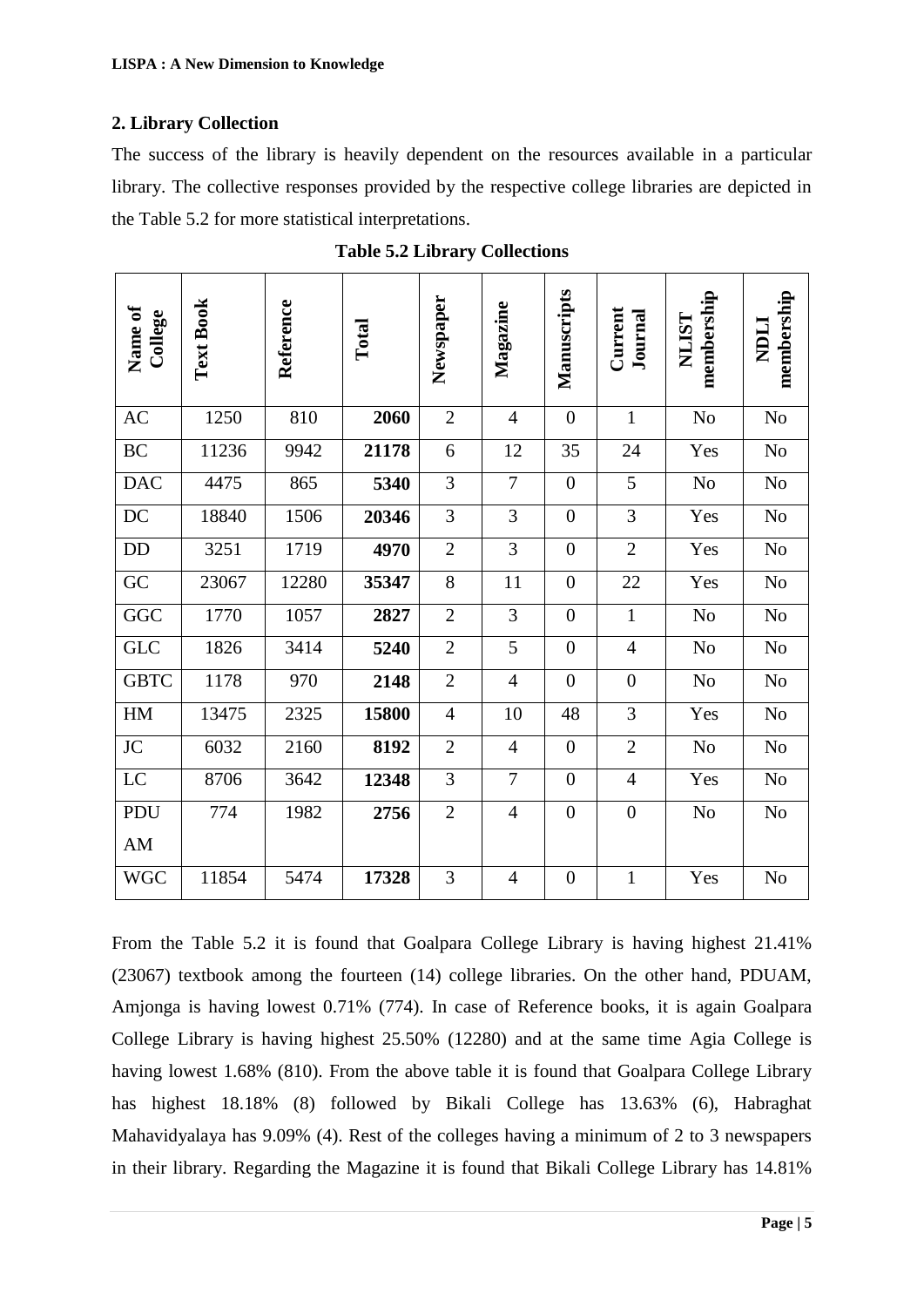(12) which is the highest followed by Goalpara College Library 13.58% (11), Habraghat Mahavidyalaya has 12.34% (10). Rest of the college libraries 3 to 7 magazines in their library. From the table it is clear from the table that Habraghat Mahavidyalaya has 57.83% (48) is highest manuscripts and Bikali College Library contains 42.17% (35). Rest of the twelve (12) colleges do not contains rare books or manuscripts. It is found that Bikali College Library has highest 33.33% (24) of Journals folloed by Goalpara College Library 30.56% (22) of current journal in their library. It is also found that Govt. B.T. College, Goalpara and PDUAM, Amjonga which doesn"t have a journal available in their college libraries. From the table it is found that 50% (7) of college libraries in Goalprara district has the membership of NLIST whereas rest of 50% (7) of college libraries in Goalprara district does not have the membership of NLIST. It is found that none of the studied college libraries in Goalpara district is registered with NDLI membership. The colleges which can afford the membership fee for NDLI may take this opportunity to enhance their level of providing library services in their library.

### **5.3. ICT Infrastructure and Facilities**

The collective responses of other ICT infrastructure available in the college libraries of respective studied colleges are depicted in the Table 5.6 for more statistical interpretations.

| of College<br>Name | Computer       | <b>Scanner</b>   | Printer          | Photocopy | Internet<br>Services | OPAC     |
|--------------------|----------------|------------------|------------------|-----------|----------------------|----------|
| AC                 | $\mathbf{1}$   | $\boldsymbol{0}$ | $\boldsymbol{0}$ | No        | No                   | No       |
| BC                 | 12             | $\boldsymbol{0}$ | 3                | Yes       | Yes                  | Yes      |
| <b>DAC</b>         | $\mathbf{1}$   | $\boldsymbol{0}$ | $\boldsymbol{0}$ | No        | No                   | $\rm No$ |
| DC                 | 6              | $\overline{2}$   | $\mathbf{1}$     | Yes       | Yes                  | Yes      |
| <b>DD</b>          | $\mathbf{1}$   | $\overline{0}$   | $\boldsymbol{0}$ | No        | N <sub>0</sub>       | $\rm No$ |
| GC                 | 10             | $\mathbf{1}$     | $\mathbf{1}$     | Yes       | Yes                  | Yes      |
| GGC                | $\mathbf{1}$   | $\boldsymbol{0}$ | $\mathbf{0}$     | <b>No</b> | No                   | No       |
| GLC                | 9              | $\boldsymbol{0}$ | $\mathbf{0}$     | Yes       | Yes                  | $\rm No$ |
| <b>GBTC</b>        | $\mathbf{1}$   | $\boldsymbol{0}$ | $\mathbf{1}$     | No        | No                   | $\rm No$ |
| HM                 | $\overline{2}$ | $\mathbf{1}$     | $\mathbf{1}$     | Yes       | Yes                  | Yes      |

**Table 5.3 Analysis of other available ICT facilities**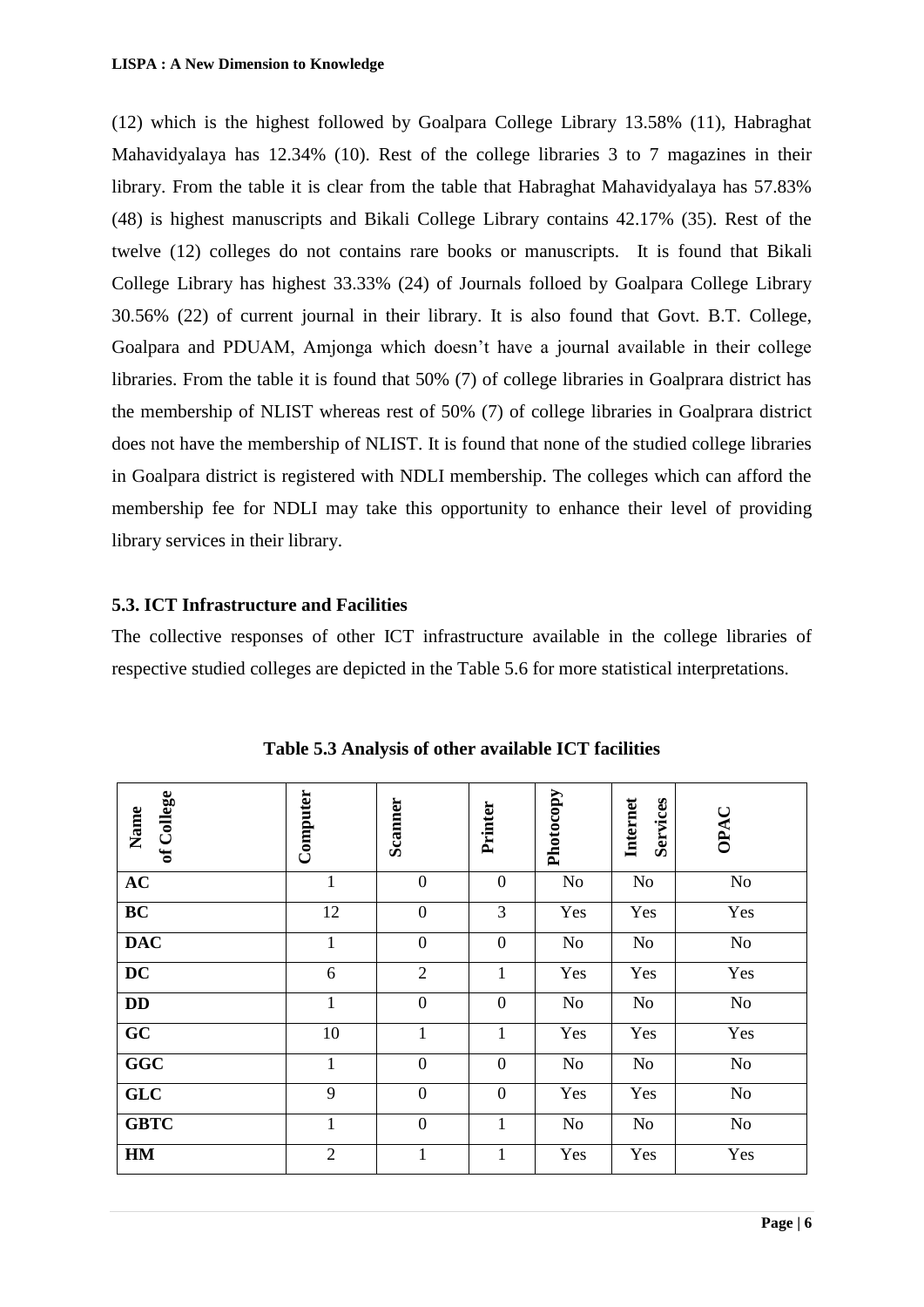| JC           |  | No  | No             | No             |
|--------------|--|-----|----------------|----------------|
| LC           |  | Yes | Yes            | No             |
| <b>PDUAM</b> |  | No  | N <sub>0</sub> | N <sub>0</sub> |
| <b>WGC</b>   |  | Yes | Yes            | No             |

From the **Table 5.3,** it is found that Bikali College Library has 19.67% (12) of total computers which is the highest followed by Goalpara College Library is having 16.39% (10), Goalpara Law College Library has 14**.**76% (9) of total computers available library. **Table 5.3 shows** that the libraries of Dalgoma Anchalik College, DIET-Dudhnoi, Goalpara Girls College, Govt. B.T. College and PDUAM have one computer each in their libraries which is lowest of all other libraries. From the **Table 5.3,** it is found that there are a total of six (6) numbers of Scanners available in all the studied college libraries. It is also found that Dudhnoi College Library has highest 33.33% (2) of scanners. It is also found that libraries of Goalpara College, Habraghat Mahavidyalaya, Lakhipur College, and West Goalpara College libraries are having one scanner each in their libraries. Rest of the 64.29% (9) college libraries does not have scanner in their libraries. It is found from the **Table 5.3** that Bikali College Library itself has 30% (3) of the total numbers of printers. It is also found that rest 53.84% (7) of colleges has one printer each in their library and other 46.16% (6) colleges does not have printers available in their libraries. From the above Table 5.3 it shows that 50% (7) of the total college libraries provide the photocopy services for their user. Rest of the 50% (7) college libraries does not have the photocopy services. From the Table 5.3 it is found that 50% (7) of the total college libraries provide the Internet facility for their user. Rest of the 50% (7) college libraries does not have the Internet facility for their user. From the Table 5.3 it is found that 28.57% (4) of the college libraries have the OPAC facility for their user. Rest of the college libraries can initiate in providing OPAC facility to their user

#### **5.4 Status of Library Automation**

The collective responses for the questions on the library Automations received from different college libraries of respective studied colleges are depicted in the Table 5.4 for more statistical interpretations.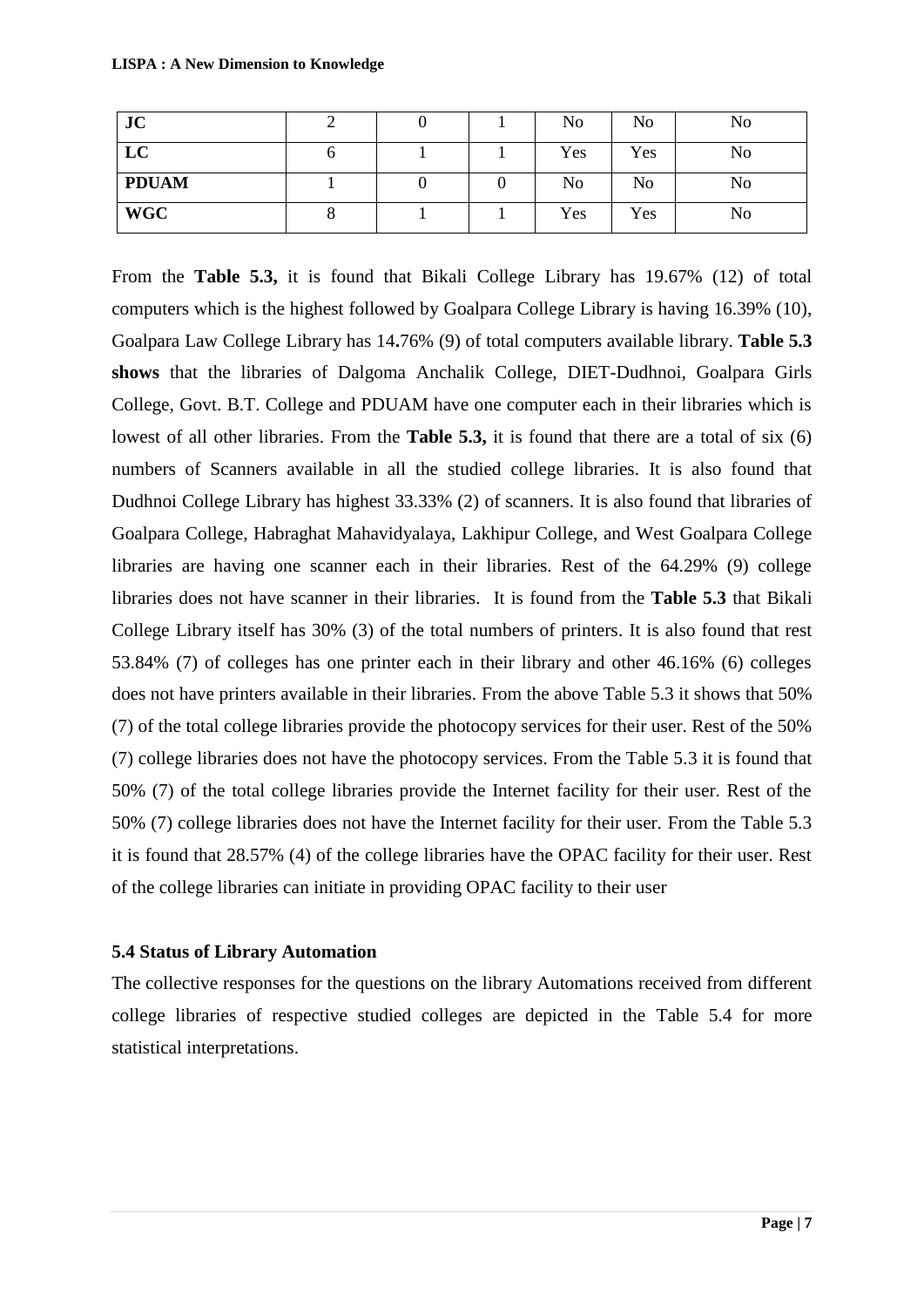| Name of the<br>College                                                                                                                                                                                                                                                                                                                                                                  | <b>Fully Automated</b> | Automated<br>Partially | Not Automated | Software Used<br>Library | ð<br>Total No.<br>database<br>Books in |  |  |  |  |
|-----------------------------------------------------------------------------------------------------------------------------------------------------------------------------------------------------------------------------------------------------------------------------------------------------------------------------------------------------------------------------------------|------------------------|------------------------|---------------|--------------------------|----------------------------------------|--|--|--|--|
| AC                                                                                                                                                                                                                                                                                                                                                                                      |                        |                        | $\sqrt{}$     |                          |                                        |  |  |  |  |
| <b>BC</b>                                                                                                                                                                                                                                                                                                                                                                               |                        |                        |               | <b>SOUL 2.0</b>          | 21178                                  |  |  |  |  |
| <b>DAC</b>                                                                                                                                                                                                                                                                                                                                                                              |                        |                        |               |                          |                                        |  |  |  |  |
| DC                                                                                                                                                                                                                                                                                                                                                                                      |                        |                        |               | <b>KOHA</b>              | 13550                                  |  |  |  |  |
| <b>DD</b>                                                                                                                                                                                                                                                                                                                                                                               |                        |                        | V             |                          |                                        |  |  |  |  |
| GC                                                                                                                                                                                                                                                                                                                                                                                      | $\sqrt{}$              |                        |               | <b>SOUL 2.0</b>          | 35092                                  |  |  |  |  |
| GGC                                                                                                                                                                                                                                                                                                                                                                                     |                        |                        | V             |                          |                                        |  |  |  |  |
| GLC                                                                                                                                                                                                                                                                                                                                                                                     |                        |                        | V             |                          |                                        |  |  |  |  |
| <b>GBTC</b>                                                                                                                                                                                                                                                                                                                                                                             |                        |                        | V             |                          |                                        |  |  |  |  |
| HM                                                                                                                                                                                                                                                                                                                                                                                      |                        |                        |               | <b>SOUL 2.0</b>          | 6285                                   |  |  |  |  |
| <b>JC</b>                                                                                                                                                                                                                                                                                                                                                                               |                        |                        |               |                          |                                        |  |  |  |  |
| <b>LC</b>                                                                                                                                                                                                                                                                                                                                                                               |                        |                        |               | <b>SOUL 2.0</b>          | 10852                                  |  |  |  |  |
| <b>PDUAM</b>                                                                                                                                                                                                                                                                                                                                                                            |                        |                        |               |                          |                                        |  |  |  |  |
| <b>WGC</b>                                                                                                                                                                                                                                                                                                                                                                              |                        | V                      |               | <b>KOHA</b>              | 5732                                   |  |  |  |  |
| Total No.                                                                                                                                                                                                                                                                                                                                                                               | $\mathbf{1}$           | 5                      | 8             | 6                        | 92689                                  |  |  |  |  |
| From the <b>Table 5.4</b> it is clear that only one college is fully automated, and that is Goalpara<br>College Library. It is also found from the table that 5 college libraries are partially automated<br>i.e. Bikali College, Dudhnoi College, Habraghat Mahavidyalaya, Lakhipur College and West<br>Goalpara College. Rest of the 8 of college libraries are not automated at all. |                        |                        |               |                          |                                        |  |  |  |  |
| 5.5 Library Services extended by the libraries<br>The collective responses for the questions on Library Services were received from different                                                                                                                                                                                                                                           |                        |                        |               |                          |                                        |  |  |  |  |
| college libraries of respective studied colleges are depicted in the Table 5.5 for more                                                                                                                                                                                                                                                                                                 |                        |                        |               |                          |                                        |  |  |  |  |
| statistical interpretations                                                                                                                                                                                                                                                                                                                                                             |                        |                        |               |                          |                                        |  |  |  |  |

### **Table 5.4 Analysis of Library Automation**

# **5.5 Library Services extended by the libraries**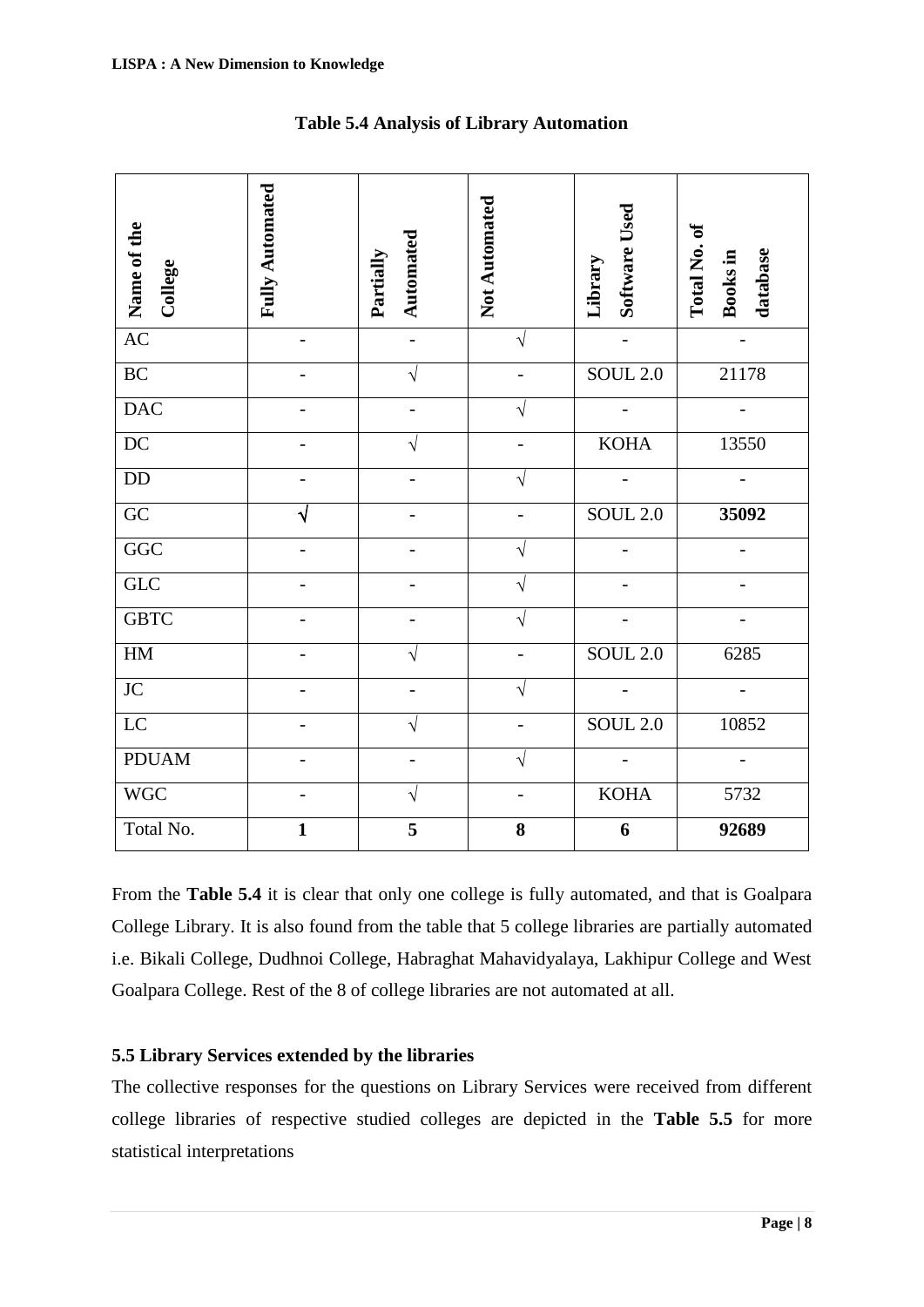|                              | <b>Library Services</b>             |                   |                               |                          |                          |                  |               |                                 |                                   |  |
|------------------------------|-------------------------------------|-------------------|-------------------------------|--------------------------|--------------------------|------------------|---------------|---------------------------------|-----------------------------------|--|
| <b>Name</b><br>of<br>College | <b>Current Awareness</b><br>Service | Reference Service | Inter-Library-Loan<br>Service | News Paper Clipping      | Library Orientation      | <b>Book Bank</b> | Question Bank | Separate Website for<br>Library | Promotion of Library<br>Recourses |  |
| AC                           | $\sqrt{}$                           | $\sqrt{}$         | $\overline{\phantom{a}}$      | $\overline{\phantom{a}}$ | $\frac{1}{2}$            | $\overline{a}$   | $\sqrt{}$     | $\overline{a}$                  | $\overline{\phantom{a}}$          |  |
| BC                           | $\sqrt{}$                           | $\sqrt{}$         | $\sqrt{}$                     | $\sqrt{}$                | $\sqrt{}$                | $\sqrt{}$        | $\sqrt{}$     | $\sqrt{}$                       | $\sqrt{ }$                        |  |
| <b>DAC</b>                   | $\overline{a}$                      | $\overline{a}$    | $\overline{a}$                | $\overline{a}$           | $\sqrt{}$                | $\overline{a}$   | $\sqrt{}$     | $\overline{a}$                  | $\overline{a}$                    |  |
| DC                           | $\sqrt{}$                           | V                 | $\overline{a}$                | $\sqrt{}$                | $\sqrt{}$                | $\overline{a}$   | $\sqrt{}$     |                                 | $\sqrt{}$                         |  |
| $\rm{DD}$                    |                                     |                   | $\overline{a}$                | $\sqrt{}$                | $\sqrt{}$                |                  | $\sqrt{}$     |                                 |                                   |  |
| $\overline{GC}$              | V                                   | V                 | $\sqrt{}$                     | $\sqrt{}$                | $\sqrt{}$                | $\sqrt{}$        | $\sqrt{}$     | $\overline{a}$                  | $\sqrt{}$                         |  |
| GGC                          | $\sqrt{}$                           | $\sqrt{}$         | $\blacksquare$                | $\overline{\phantom{0}}$ | $\overline{a}$           | $\overline{a}$   | $\sqrt{}$     | $\overline{a}$                  | $\overline{\phantom{a}}$          |  |
| GLC                          | $\sqrt{}$                           | V                 |                               | $\sqrt{2}$               | $\sqrt{}$                | $\overline{a}$   | $\sqrt{}$     |                                 | $\qquad \qquad -$                 |  |
| <b>GBTC</b>                  |                                     | -                 |                               | -                        | $\sqrt{}$                |                  | $\sqrt{}$     |                                 |                                   |  |
| HM                           | V                                   | V                 | $\overline{\phantom{0}}$      | $\sqrt{}$                | $\sqrt{}$                |                  | $\sqrt{}$     | $\overline{a}$                  | $\sqrt{}$                         |  |
| $\overline{JC}$              | $\overline{a}$                      | $\overline{a}$    | $\overline{a}$                | $\sqrt{}$                | $\sqrt{}$                |                  | $\sqrt{}$     | $\overline{a}$                  | $\overline{\phantom{0}}$          |  |
| $\overline{LC}$              | $\sqrt{}$                           | $\overline{a}$    | $\overline{a}$                | $\sqrt{}$                | $\sqrt{}$                | $\overline{a}$   | $\sqrt{}$     | $\overline{a}$                  | $\sqrt{}$                         |  |
| <b>PDUAM</b>                 | $\overline{a}$                      | -                 | $\overline{\phantom{0}}$      | $\overline{a}$           | $\overline{\phantom{0}}$ |                  | $\sqrt{}$     |                                 | $\overline{\phantom{0}}$          |  |
| <b>WGC</b>                   | $\sqrt{}$                           |                   |                               | $\sqrt{ }$               | $\sqrt{}$                |                  | $\sqrt{}$     |                                 |                                   |  |

### **Table 5.5 Analysis of Library Services**

From the above Table 5.5, it is found that 64.29% (9) of the total studied college libraries has current awareness service for their users. Rests of the 35.71% (5) college libraries of Goalpara district are yet to implement this CAS in their libraries. It is found that 50% (7) of the total studied college libraries provide reference service for their users. Rests of the 50% (7) college libraries do not provide reference service. It is found from the Table 5.9, that only 14.29% (2) college libraries are having Inter-Library Loan service. It is clear from the Table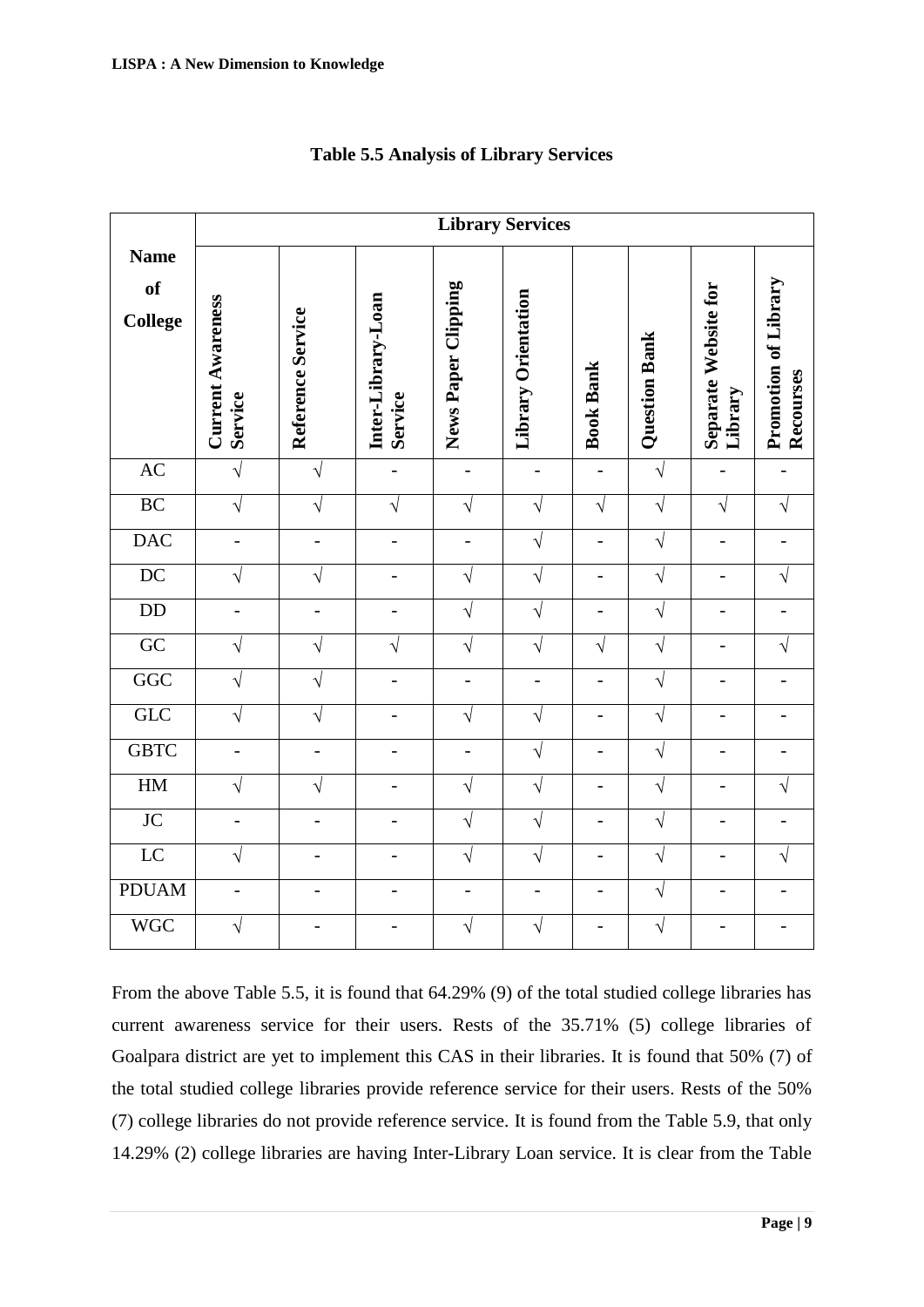that Bikali College Library and Goalpara College Library provide ILL service to their users. Rests 85.71% (12) college libraries may coordinate among them to provide ILL service for their user. It is found from the above table 64.29% (9) of the studied college libraries has News Paper Clippings service in their library. From the Table 5.9, it is found that 78.57% (11) of the studied college libraries of the district provide orientation to their users when necessary. Library orientation is very important for new comers and when new application is introduced in libraries. Rests 21.43% (3) of college libraries must necessarily opt for this service especially for their user. Book Bank service available only 14.29% (2) college libraries are having book bank service in their libraries. Rests of the 85.71% (12) college libraries lack this facility in their libraries. Question Bank service is 100% (14) of all the college libraries have this service in their libraries. Separate Website is found only 1 college library have separate website of their library. Rests 92.86% (13) of the libraries lack this facility. Promotion of Library Resources has been done in 35.71% (5) of the studied college libraries. Rests of the 64.29% (9) of the libraries do not promote themselves in their libraries.

#### **6. Conclusion**

The main functions of an academic library are to disseminate information and to satisfy the needs of students, academicians, and researchers in the right form and at the right time. The impact of ICT on all spheres of life have created challenges and pressures on the other hand opportunities to apply ICT to suit the needs of modern society. ICT application and upgradation in the library is a continuous process. With the help of ICT, one can not only relax LIS professionals from burden, but also to introduce new services. This study has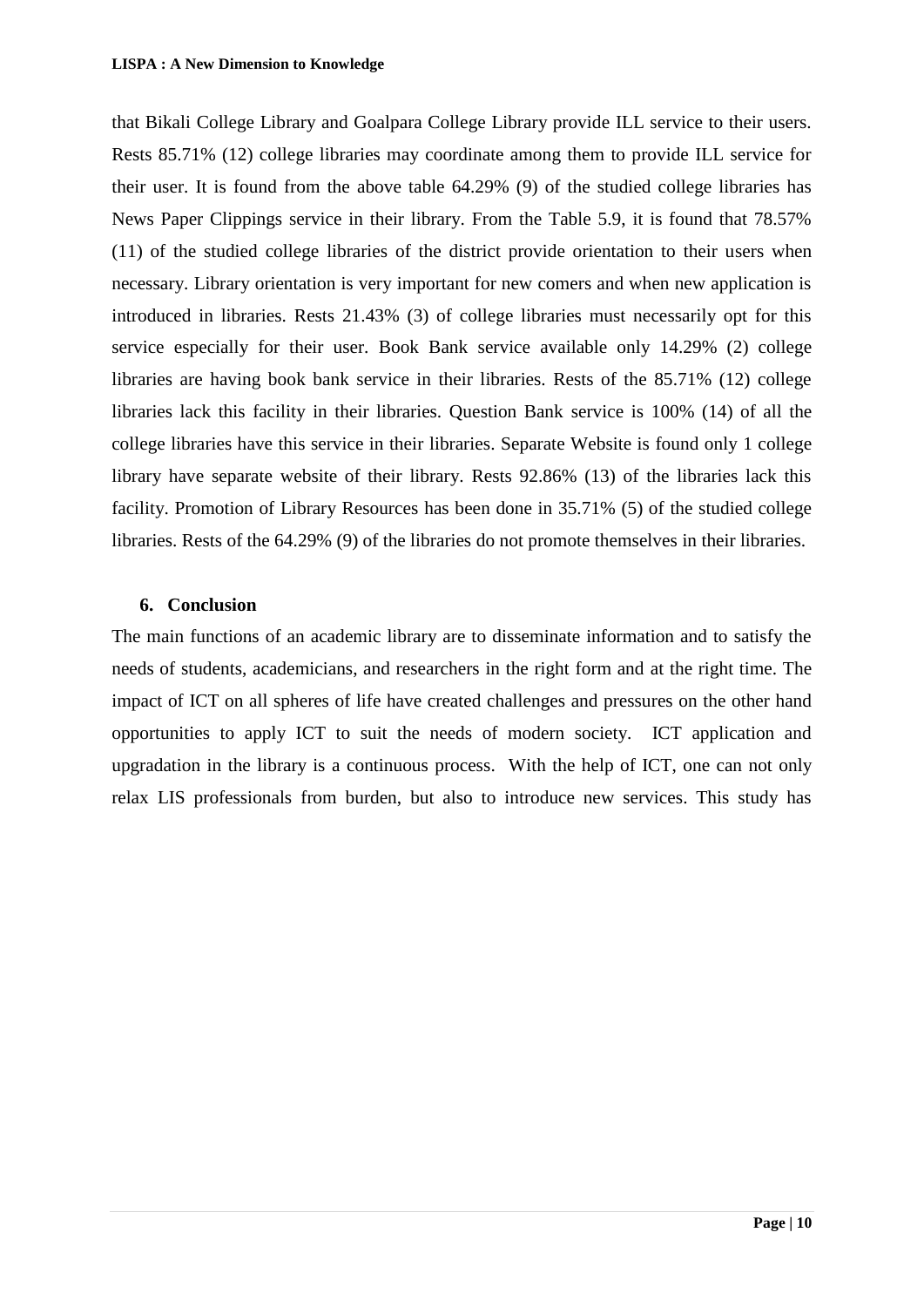#### **Reference:**

- **1.** Ben White (2012) *[Guaranteeing Access to Knowledge: The Role of Libraries](http://www.wipo.int/wipo_magazine/en/2012/04/article_0004.html)* https://www.quora.com/What-is-the-importance-of-the-library-today-How-do-theybecome-more-relevant-to-society
- **2.** Coleman, V.; Xiao, *Y;* Blair, L.; & Chollet, B. (1997). Toward a TQM paradigm: Using SERVQUAI to measure library service quality. *College &Research Libraries,*  5K (3), 237- 251.
- **3.** D-Lib Magazine July/August 2006 Volume 12 Number 7/8 A *Service Framework for Libraries* Brian Lavoie, Geneva Henry, Lorcan Dempsey <http://www.dlib.org/dlib/july06/lavoie/07lavoie.html> [Accessed on 15th July, 2020].
- **4.** Gaskell, G. & Allum, N.C. (2000). "Quality, quantity and knowledge interests: Avoiding confusions. In: Bauer, M.W & Gaskell, G. (Ed.), *Qualitative researching with text, image and sound: A practical handbook*. Los Angeles: Sage, pp 7-10.
- **5.** Hernon, P., & Calvert, P**.** J. (1996). Methods for measuring service quality in university libraries in New Zealand.*, Journal of Academic Librarianship,* 22(5), 387- 391.
- **6.** Mallapur and Naik. (2009). Modernization of Academic Libraries. Karanataka. Accessed at http://dliskud.over-blog.com/article-36027433.html [Accessed on 15 July 2020].
- **7.** Nitecki, D. A. (1996). Changing the concept and measure of service quality in academic libraries. *Journal of Acadpmzc Librarianship, 22(3),* pp 181-190.
- **8.** Orr, C. (2009). Collection development in public libraries. *Encyclopedia of Library and Information Sciences*, Third Edition. New York: Taylor and Francis, pp. 1097- 1105.
- **9.** Qingbo, L., Xueliang, Z., Shuhua, W. & Guosheng, L. (2012). Comparison four different probability sampling methods based on differential evolution algorithm. *Journal of advances in information technology*, 3(4): pp 206-214.
- **10.** Rob, Md. Mohidur. (1981). *Comparative study between Dhaka University Library & Jahangirnagar University Library.* Dhaka: Dhaka University. (M.A Thesis).
- **11.** Ray C. (1990) "The pastoral of the school library". The School Librarian 31 (2). pp. 113- 116.
- **12.** Role of Library in Higher Education in India Arjun1 , Dinesh Kumar2 , Apurba Jyoti Majumder3 and Sharmila Bose *International Journal of Librarianship and*